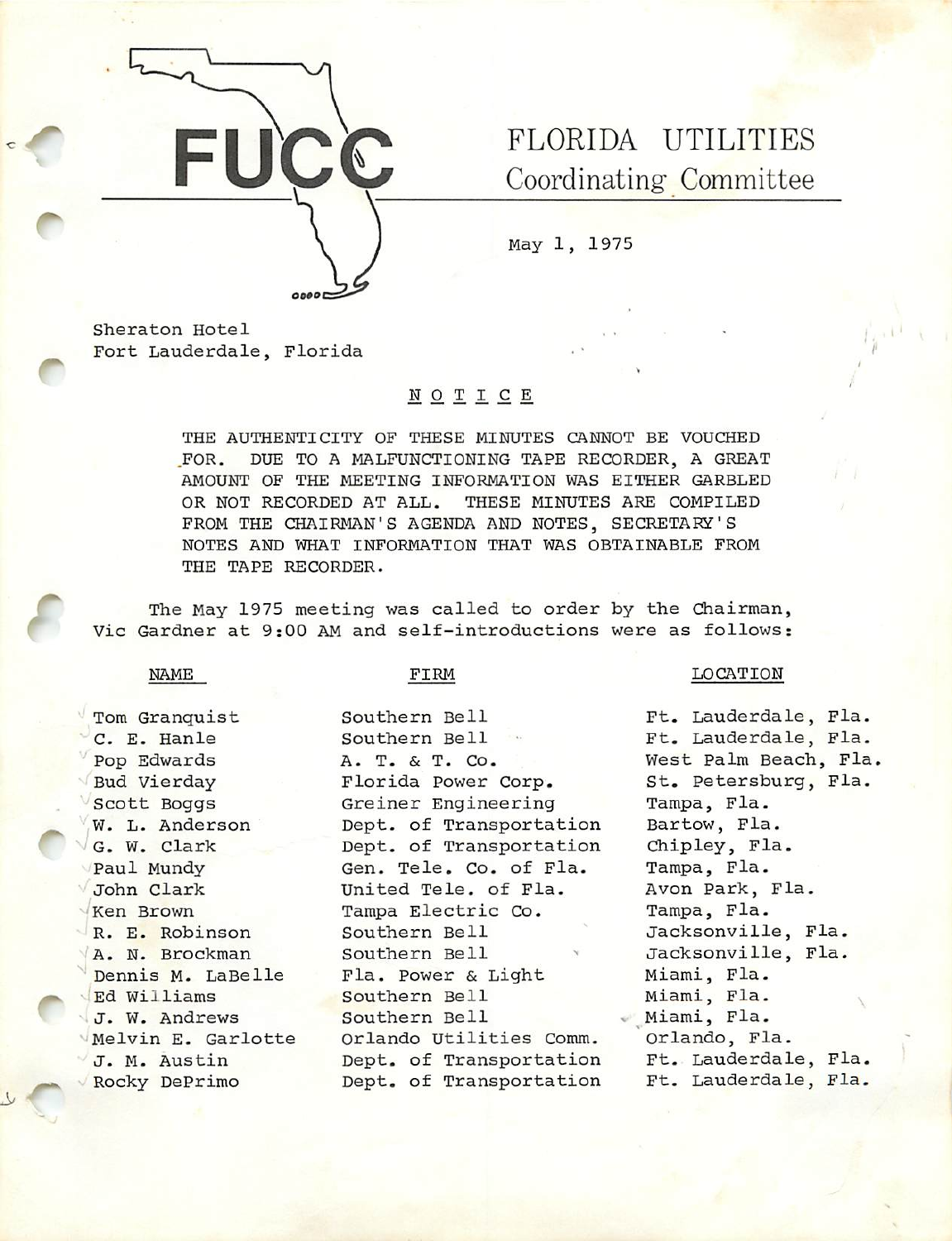r

| C. J. Blanton, Jr. | Dept. of Transportation    | Tallahassee, Fla.      |
|--------------------|----------------------------|------------------------|
| Carter C. Holley   | Dept. of Transportation    | Tallahassee, Fla.      |
| J. W. Smithy       | Dept. of Transportation    | Lake City, Fla.        |
| W. J. Dickens      | Fla. Power & Light Co.     | Daytona Beach, Fla.    |
| Roswell Sherling   | Lee County Electric Co-Op. | Ft. Myers, Fla.        |
| Jack Johnson       | Lee County Electric Co-Op. | Ft. Myers, Fla.        |
| A. W. Landers      | Dept. of Transportation    | Ft. Myers, Fla.        |
| Thomas E. Lewis    | Clay Electric Co-Op.       | Keystone Heights, Fla. |
| Clarence R. Wood   | Clay Electric Co-Op.       | Keystone Heights, Fla. |
| G. A. Reed         | Clay Electric Co-Op.       | Keystone Heights, Fla. |
| D. E. Sterba       | Fla. Gas Transmission Co.  | Ft. Lauderdale, Fla.   |
| R. H. Corn         | Fla. Gas Transmission Co.  | Winter Park, Fla.      |
| R. E. Beckham      | Fla. Gas Transmission Co.  | Orlando, Fla.          |
| W. J. Hopgood      | Fla. Power & Light Co.     | Miami, Fla.            |
| B. A. Kempson, Jr. | Gulf Power Company         | Pensacola, Fla.        |
| H. V. Gardner, Jr. | Orlando Utilities Comm.    | Orlando, Fla.          |
| R. A. Wagoner      | Fla. Power & Light Co.     | West Palm Beach, Fla.  |
| C. W. Goff         | Dept. of Transportation    | Tallahassee, Fla.      |
|                    |                            |                        |

The minutes of the February 1975 meeting were read by the Secretary. There being no amendments, corrections or deletions, they were adopted as recorded.

# OLD BUSINESS

The Chairman then called on Paul Mundy, as Chairman of the plant Protection Sub-Committee, for a report on items being studied by his committee. Mr. Mundy reported as to the "one number call program" no additional progress had been made. He stated that interest was in creasing; however, the greatest problem was funding for the program. He commented that in order to keep it alive, the members had to sell it to all the utilities who, in the long run, would be the benefactors of this program.

Mr. Mundy next gave his sub-committee report on "plant Facilities" relative to repeater cabinets and other facilities occupying the De partment of Transportation right-of-way. There was quite a bit of discussion by all members (garbled on tape). Paul then presented the sub-committee's recommendations which are as follows;

- l. Utility requirements will not be broken down by individual utilities.
- 2. All new above ground appurtenances will be placed in accordance with the Florida Utility Accommodation Guide.

3. Volume size of a single structure shall be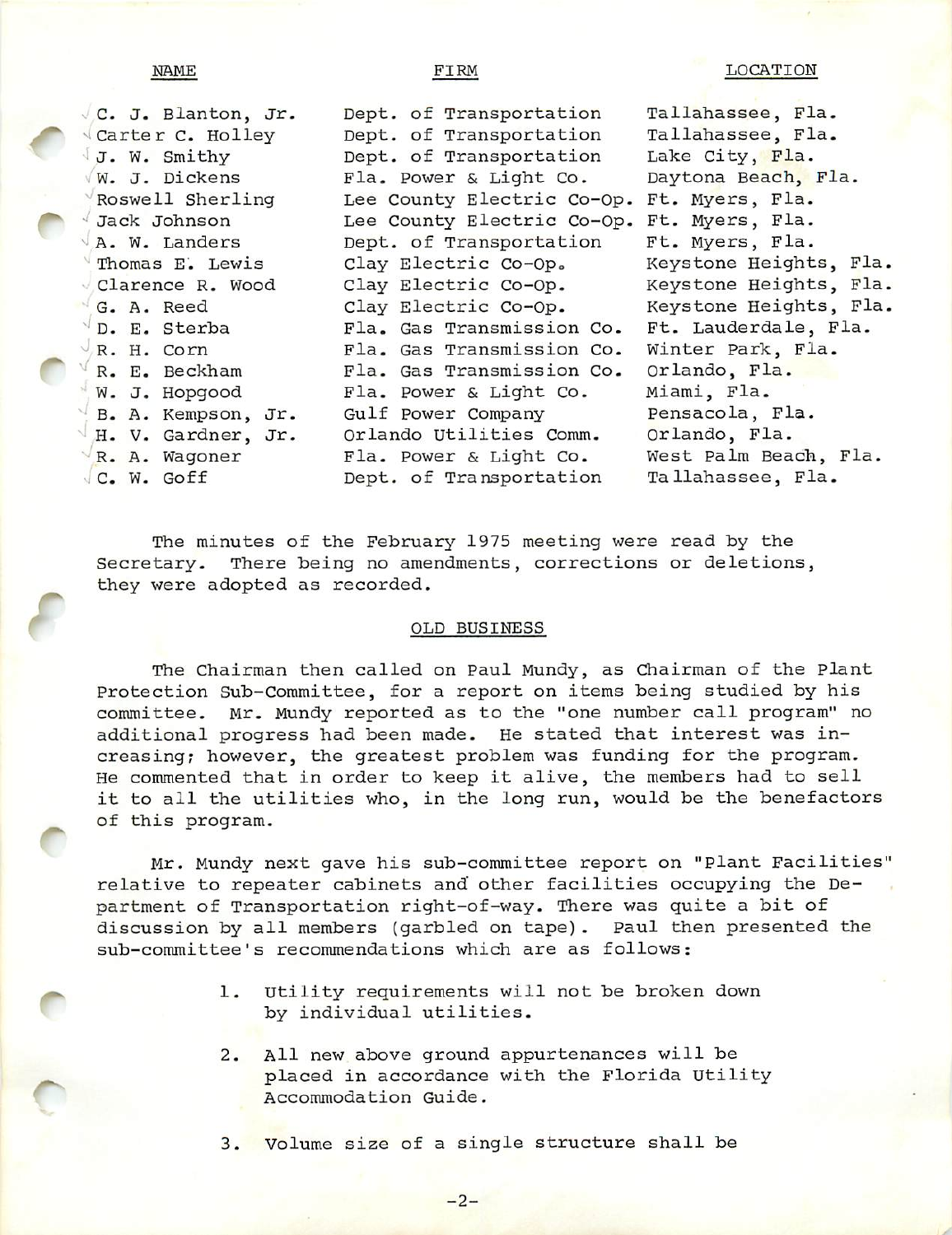limited to 80 cubic feet. Any request for an installation exceeding 80 cubic feet will be submitted to the Central office, in accord ance with the Accommodation Guide.

4. The number of appearances of above ground appurtenances on Department of Transportation right-of-way will be limited to minimum basic requirements and will be consistent with sound engineering principles, economics and technical designs.

A motion was made to adopt these recommendations as was read. There being no further discussion after the motion, it was seconded, voted on and was passed with no opposition.

There being no further Old Business, the meeting was adjourned for a coffee break.

Chairman Gardner then introduced the guest speaker, Mr. Claud W. Goff, Safety Officer for the Department of Transportation, State of Florida. Prior to being employed by the State of Florida, Mr. Goff was a member of the United States Air Force for 22 years, and his duties were mostly connected with safety. He has held his present position with the State of Florida for six years. He attended the University of California, in the capacity of his duties, his office is responsible for development and evaluation of traffic control devices and standards, safe practices training and evaluations.

Mr. Goff began by stressing that the old practices of traffic safety control were no longer acceptable on Florida highways. Mr. Goff stated that since the inception of this program, his office had trained 800 instructors to present this program throughout the State, and to date they have graduated 8,000 persons from the course. The Manual for Traffic Control became effective in 1972. Mr. Goff passed out the latest brochure on traffic control and safe practices. After the manual became effective in 1972, it was discovered that there was considerable non-compliance. Mr. Goff was directed to investigate this, and he found that the manual was extremely com plicated and hard to understand by many individuals. They are presently re-writing the manual to simplify it. After going into the field and discovering what the problems were, they developed a training program to train as many of the people as possible who utilized roads and rights-of-way for utility constmction and maintenance. This also included Department of Transportation personnel. The target date of December 31, 1974 was selected as the date when training would be complete.

Mr. Goff next presented a slide program. He stated that by use of picture slides, along with the oral presentation, it was found to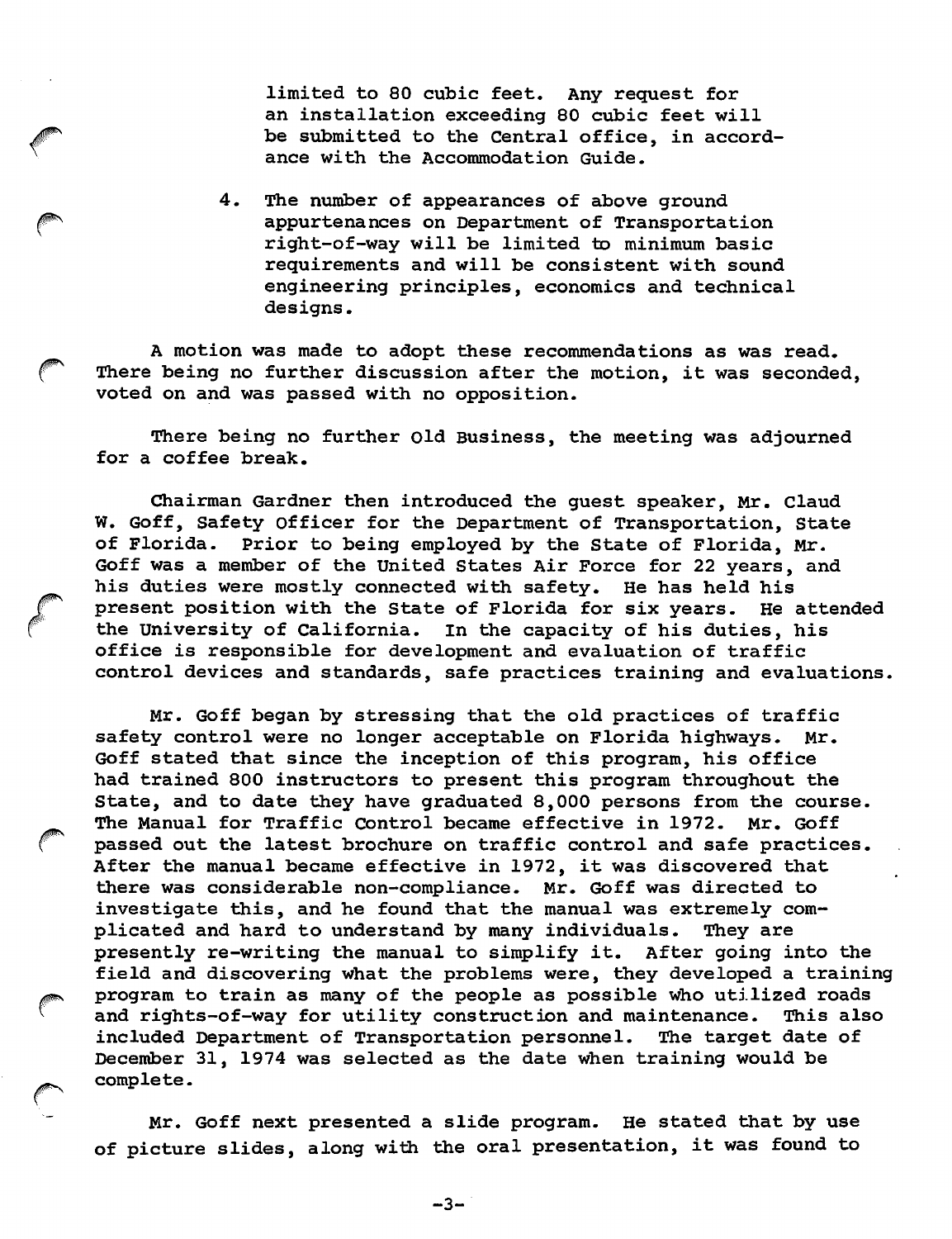be most beneficial in training and familarizing personnel with the program.

Emphasis was placed on the correct use of barricades, signals, and use of flagmen at the proper time and place, in order to control traffic where highway obstructions occurred.

Exhibit 3 of the brochure is a standard constrct agreement which contractors execute and agree to operate in a safe and proper manner to control traffic while work is being performed on the highway or right-o f-way.

Exhibit 4 is an amendment to the statutes extending effective date for full compliance with the law.

Exhibit 5 is a copy of the existing utility permit used by all utilities, with emphasis on Item 15 of the permit, relative to compliance with the Manual on Traffic Controls and Safe Practices.

Exhibit 6 is a report of contract violations issued to contractors or others performing the work. It specifies violation and length of time given to permittee in order to take corrective action on the vilation.

Exhibit 7 is a violation form issued to personnel in the field. If an organization receives three (3) of these violations, the De partment of Transportation officials will then contact management of the organization who is in violation, in order to discuss the matter.

Exhibit 8 is an organizational chart showing the role of the safety staff in the central office, and includes on the level of the district offices.

Exhibit 9 is an organizational chart of the Department of Transportation central office in Tallahassee, and on the district level as applied to safety operations.

Mr. Goff next gave a slide presentation on proper and improper methods of the placing and positioning of barricades, signs and flag men for traffic control on the highways. He explained the meaning of the symbols on the signs and barricades. He also discussed the color standards in use, and what will be used in the future.

Unfortunately, since the remainder of Mr. Goff's presentation was garbled on the tape, this concluded this portion of the program.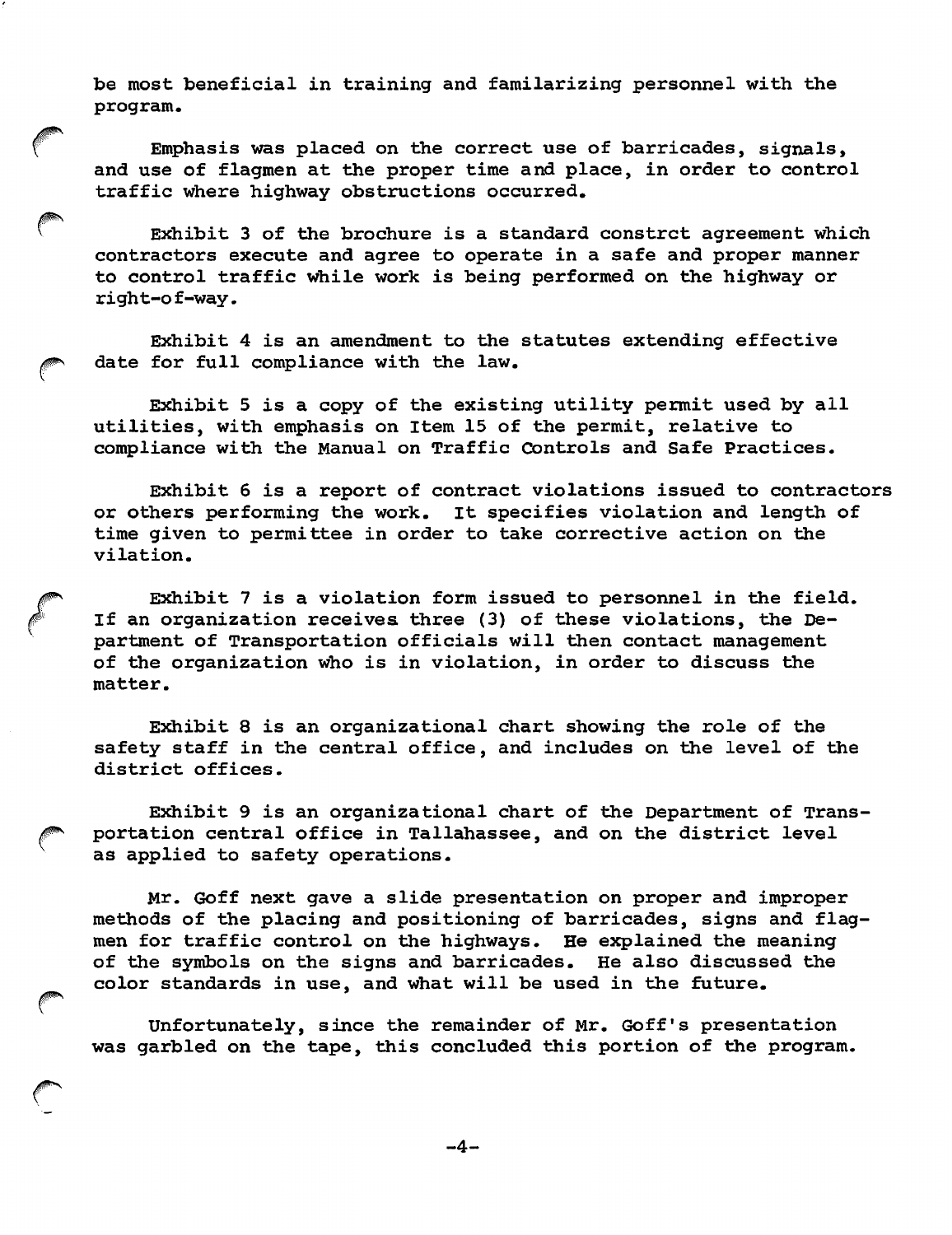# NEW BUSINESS

The Chairman called on Ken Brown, Chairman of the Standing Committee, to give his report on the proposed recommendation for changes to the "Manual of Uniform Minimum Standards for Design, Construction and Maintenance for Streets and Highways" in the State of Florida. NOTE; Commencing at this point in the tape, it became garbled again. Ken discussed items 1 through 25 of the proposed re-wording of certain portions of the manual and the reasons for these changes.

{TAPE NOW OK) A motion was made to accept the proposed changes and it was then open to the floor for discussion by the members, item 25 was discussed relative to deletions and changes to a portion of the proposed change. A motion was made and seconded to delete the following in Item 25, "maintenance, utility or other activity that involves encroachment", ALSO to change the word following encroachment from "of" to "on". There was a discussion and a vote taken relative to the change, of the 27 members present, the vote was 16 for, 1 against, and 10 abstained, passed by a majority vote. A second was then made to the original motion to accept the Standing Committee's recommended proposed changes, along with the modification as voted on to Item 25. A vote was taken and was as follows: 19 for and 8 abstain. Motion carried.

f

Next in the order of business was to appoint a sub-committee. A motion was made that due to the short time period left for resolving this matter, that Ken Brown be nominated as Chairman of the Sub-Committee to continue the work on the "Manual of Uniform Minimum Standards for Design, Construction and Maintenance for Streets and Highways" committee. Ken Brown then requested that the present members of the Standing Committee assist him and any additional persons who so desire could also volunteer to serve on the committee. This motion was seconded. It passed by a majority of voice votes. The Chairman is to write a letter to Mr. D. F. Turnbull, relative to this matter (copy attached).

The next order of business (garbled on recorder) was relative to a letter forwarded to the Chairman by "pop" Edwards concerning waterway crossing permits and the processing thereof. The Chairman requested the members if they desired him to appoint a sub-ccmmittee to investigate this matter, it was suggested to the Chairman that in view of recently approved legislation relative to the reorganization of the Trustees of the Internal improvement Trust Fund, the Department of Natural Resources, the Department of Pollution Control and the Game

 $-5-$